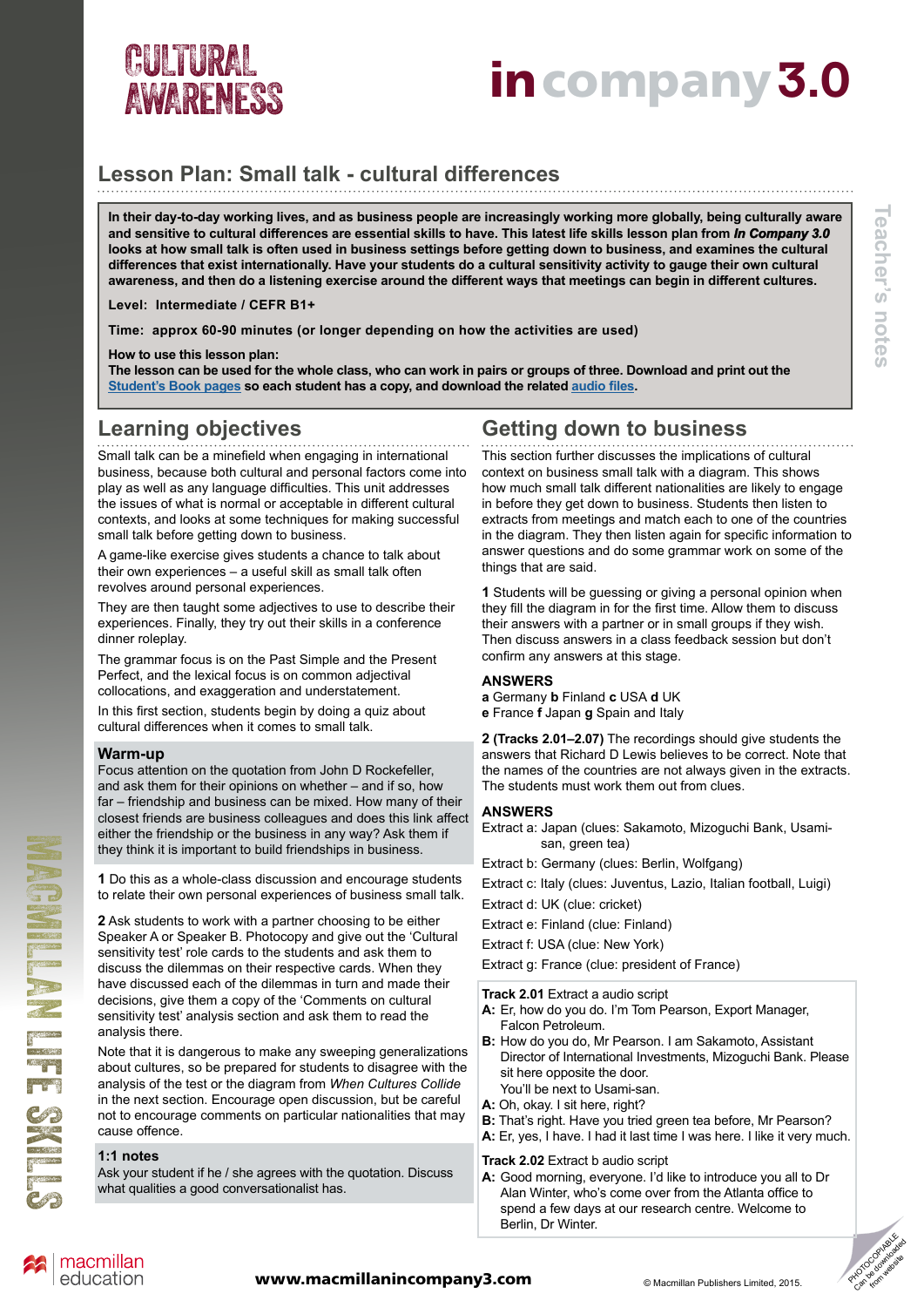# **AWARENESS**

# CULTURAL<br>AWADENERRENT **incompany 3.0**

- **B:** Thank you very much, Wolfgang. It was kind of you to invite me.
- **A:** Okay, let's get down to business, shall we?

#### **Track 2.03** Extract c audio script

- **A:** … And then Juventus scored the winner. It was an incredible goal! Did you see the Lazio game last night, Miss Sterling?
- **B:** Yes, I did. Wasn't it a great match? One of the best I've ever seen. But then, there's nothing like Italian football.
- **A:** So, you like football, then?
- **B:** Oh, yeah. I love it. In fact, my father was a professional footballer.
- **A:** Really?
- **B:** Yes. He wasn't a superstar or anything, but he, er, played for Leeds.
- **A:** Leeds United?
- **B:** Yes, that's right.
- **A:** They were a great team in the 70s, weren't they?
- **B:** Yeah, that's when he played for them.
- **A:** Amazing. Wait till I tell Luigi. Our new partner's father played for Leeds United, ha!
- **B:** Where is Luigi, by the way?
- **A:** Oh, he'll be here soon. He's never the first to arrive, not Luigi …

#### **Track 2.04** Extract d audio script

- **A:** Rain stopped play again yesterday, I see.
- **B:** Sorry?
- **A:** The cricket. They cancelled the match.
- **B:** Oh, they didn't! Well, we certainly haven't seen much cricket this summer.
- **A:** No. Chocolate biscuit?
- **B:** Oh, have we got chocolate ones? Business must be good.
- **C:** Right, everyone. Er, I suppose we'd better get started …

#### **Track 2.05** Extract e audio script

- **A:** Right, shall we start? First of all, this is Catherine Anderson from London. I think this is your first time in Finland, isn't it, Catherine? Or have you been here before?
- **B:** Actually, I came here on holiday once, but that was a long time ago.
- **A:** Well, we hope you enjoy your stay with us. Now there's fresh coffee if you'd like some before we begin …

#### **Track 2.06** Extract f audio script

- **A:** Okay, you guys. Thanks for coming. Now, to business … Oh, did you all get coffee?
- **B:** Hey, wait up. I've got a great one here.
- **C:** Oh no, it's one of Marty's jokes.
- **B:** See, there's this guy George goes for a job, right? And it's a really cool job. Right here in New York. Big money. So, anyway, he takes a test, like an aptitude test, you know, him and this woman. There's two of them. And they have to take a test to get the job.
- **C:** Yeah, yeah, so …?
- **B:** So they both get exactly the same score on the test, George and the woman – 99%.
- **C:** Uh huh.
- **B:** So George goes into the interviewer's office. And the interviewer says, 'Well, you both got one question wrong on the test, but I'm sorry, we're giving the job to the other candidate.' So George says, 'Hey, that's not fair! How come she gets the job?' And the interviewer says, 'Well, on question 27, the question you both got wrong, she wrote "I don't know" and you wrote "Neither do I".'
- **C:** That's a terrible joke, Marty.
- **B:** No, you see, he copied her test, right?
- **A**: Marty, we've heard the joke before. It's ancient. Okay, everybody, time to work.
- **B:** I thought it was funny.

#### **Track 2.07** Extract g audio script

- **A:** As you know, Albert, I'm the last person to talk about other people's private lives. If the president of France himself wants to have an affair, I don't care. I mean, this is not the United States.
- **B:** Yes, quite.
- **A:** What I do worry about is what's going on between our vice-president and our head of finance.
- **B:** They're having an affair?
- **A:** Haven't you heard? I thought everybody knew.
- **B:** No! No one ever tells me anything.
- **A:** I mean, it's not the affair I care about. It's how it affects our meetings. Haven't you noticed?
- **B:** Noticed what?
- **A:** How they always agree on everything.
- **B:** Well, now you mention it …

#### **3 (Tracks 2.01-2.07)**

Go through the questions with the class so that students know what information they are listening for. Encourage students to answer the questions from memory before playing the recordings again.

#### **ANSWERS**

- **a** Opposite the door, next to Usami-san
- **b** A few days
- **c** Professional footballer
- **d** Chocolate biscuits
- **e** She was on holiday.
- **f** 99%
- **g** The vice-president and the head of finance agree on everything.

**4** With multinational groups, encourage students to explain why they have put their nationality in a particular place on the diagram in 1. With single nationality groups, find out how much agreement there is on the position on the diagram their nationality should occupy.

#### **5** (**Tracks 2.01-2.07)**

When students have underlined their chosen forms, ask pairs to stand up and read out the conversations. The rest of the class should stand up, too, if they believe the conversations to be correct and remain seated if they believe there is a mistake. Students who believe that they are correct (or when the class is divided) can appeal to you to indicate whether there is a mistake or not. Play the recordings again as a final check at the end.

#### **ANSWERS**

- **a** Have you tried; have; had; was
- **b** has come; was
- **c** scored; was; Did you see; did; Wasn't it; have ever seen
- **d** stopped; cancelled; didn't; haven't seen
- **e** have you been; came; was
- **f** copied; 've heard; thought; was
- Haven't you heard; thought; knew

## PHOTOGRApias Can de downloaded



MACHES SKILLS

MORE LE CONST